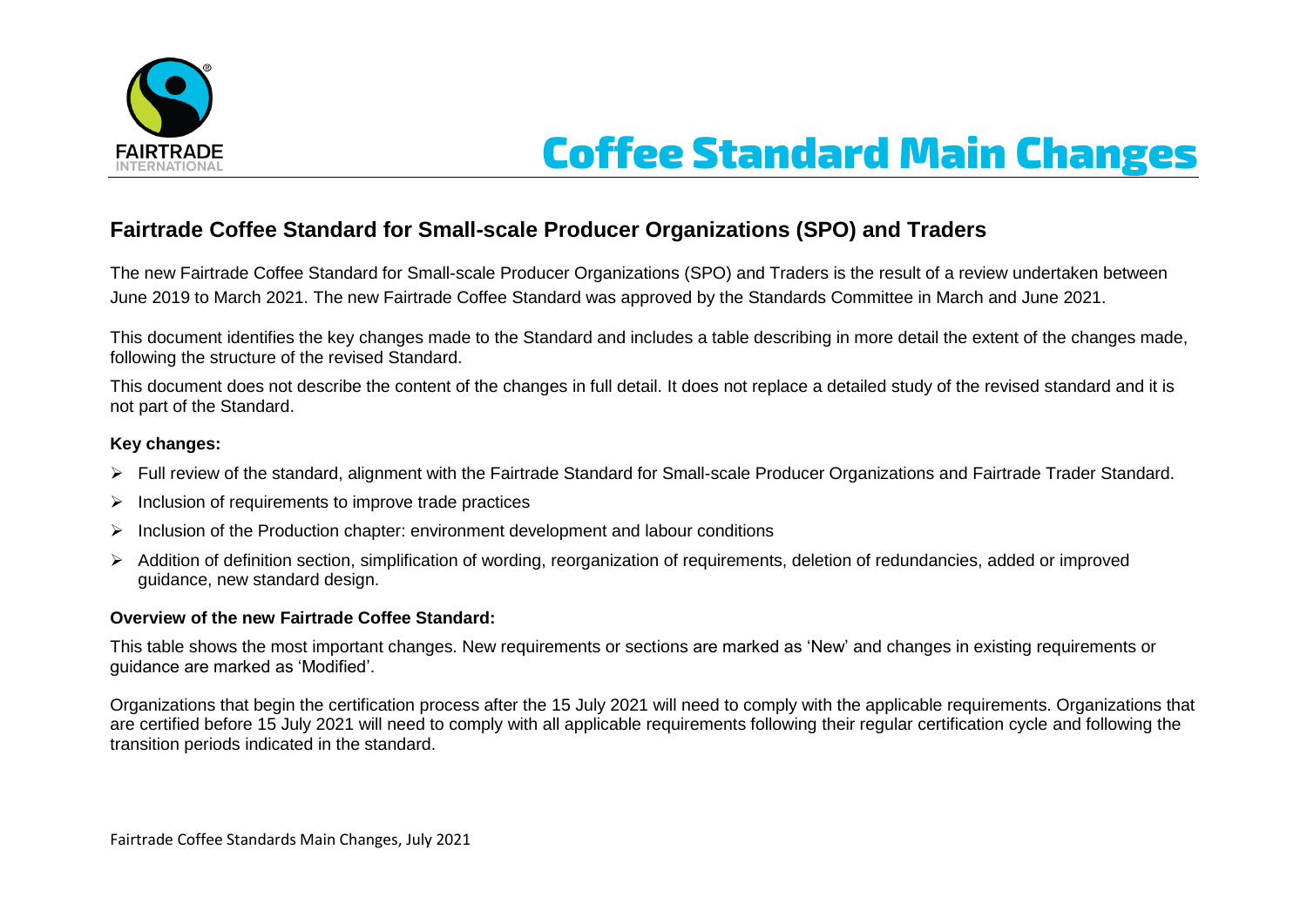### **Overview of the new Coffee Standard:**

This table shows the most important changes, specifying if these are modifications or new additions.

| <b>Standard section</b>        | Type of<br>change      | <b>New Standard 2021</b>                                                                                                                                                           | Comments                                                                                                                                                                                                                                                                                                                                                                            |  |  |  |  |
|--------------------------------|------------------------|------------------------------------------------------------------------------------------------------------------------------------------------------------------------------------|-------------------------------------------------------------------------------------------------------------------------------------------------------------------------------------------------------------------------------------------------------------------------------------------------------------------------------------------------------------------------------------|--|--|--|--|
| <b>1. General Requirements</b> |                        |                                                                                                                                                                                    |                                                                                                                                                                                                                                                                                                                                                                                     |  |  |  |  |
| <b>1.1 Certification</b>       | <b>New</b>             | Section added.<br>Addition of requirements:<br>- 1.1.1 for Producer organizations;<br>- 1.1.2 for Exporters.                                                                       | To align with SPO Standard.<br>Addition of two new requirements with the initial conditions<br>for producer organizations and exporters to become<br>Fairtrade certified.<br>The changes supersede temporary measures already in<br>place since 2020 where certification requirements were in<br>place for coffee producers and traders intended to deepen<br>benefits for farmers. |  |  |  |  |
| 2. Trade                       |                        |                                                                                                                                                                                    |                                                                                                                                                                                                                                                                                                                                                                                     |  |  |  |  |
| 2.1 Traceability               | <b>New</b>             | Section added.<br>Addition of requirement 2.1.1 on Members' production<br>and sales information.                                                                                   | To align with SPO and Trader Standard.<br>To improve traceability and accuracy of declared volumes<br>by SPOs and their members.                                                                                                                                                                                                                                                    |  |  |  |  |
| 2.2 Contracts                  | Modified<br><b>New</b> | Clarification on requirements:<br>2.2.1 on Price-to-be-fixed contracts;<br>2.2.6 on Price breakdown.<br>Clarification on the guidance of requirement 2.2.7 on<br>contact defaults. | Requirement reworded. Addition of a fourth condition on<br>where fixed-price contracts are allowed.<br>Requirement reworded and moved to the Contracts section<br>to align with the SPO standard.                                                                                                                                                                                   |  |  |  |  |
|                                |                        | Addition of requirements:                                                                                                                                                          |                                                                                                                                                                                                                                                                                                                                                                                     |  |  |  |  |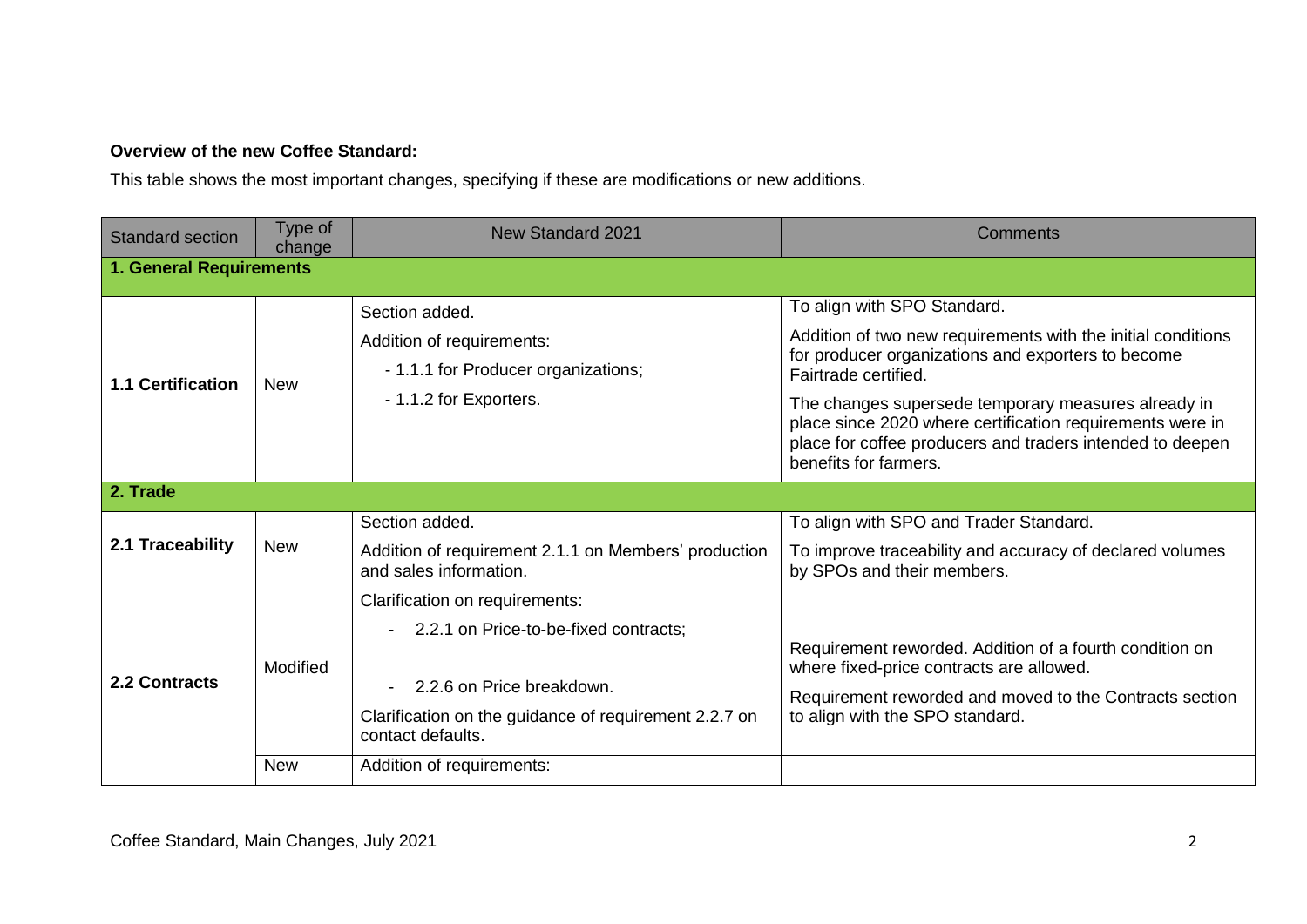| <b>Standard section</b>                             | Type of<br>change | <b>New Standard 2021</b>                                                                                                                                                                                       | <b>Comments</b>                                                                                                                                                                                                                                                                            |  |  |  |  |
|-----------------------------------------------------|-------------------|----------------------------------------------------------------------------------------------------------------------------------------------------------------------------------------------------------------|--------------------------------------------------------------------------------------------------------------------------------------------------------------------------------------------------------------------------------------------------------------------------------------------|--|--|--|--|
|                                                     |                   | - 2.2.8 on the Role of exporters;<br>- 2.2.9 on Contracts following national and industry<br>regulations.                                                                                                      | To be more transparent on the role exporters' play in each<br>contract.<br>To align contractual arrangements with the national and<br>industry regulation.                                                                                                                                 |  |  |  |  |
| 3. Production                                       |                   |                                                                                                                                                                                                                |                                                                                                                                                                                                                                                                                            |  |  |  |  |
| 3.1<br><b>Environmental</b><br>development          | <b>New</b>        | Section added.<br>Addition of requirements:<br>- 3.1.1 on Environmental risk assessment;<br>3.1.2 on Climate adaptation plan;<br>$\blacksquare$<br>3.1.3 on Adoption of Sustainable Agricultural<br>Practices. | To align with SPO Standard.<br>To support POs to be more resilient towards the negative<br>effects of climate change.<br>To align with SPO Standard.                                                                                                                                       |  |  |  |  |
| 3.2 Labour<br><b>Conditions</b>                     | <b>New</b>        | Section added.<br>Addition of requirements:<br>- 3.2.1 on Risk assessment;<br>3.2.2. on Policy and procedures;<br>$\blacksquare$<br>3.2.3 on Monitoring and remediation system.                                | To include the Human Rights Due Diligence approach as<br>per the UNGP guidelines to empower POs to be<br>conscientious on the Human Rights risks they might have in<br>their organization and adopt a continuous improvement<br>approach while assisting the remediation of cases, if any. |  |  |  |  |
| <b>4. Business and Development</b>                  |                   |                                                                                                                                                                                                                |                                                                                                                                                                                                                                                                                            |  |  |  |  |
| 4.1 Price and<br><b>Fairtrade</b><br><b>Premium</b> | Modified          | Clarification on requirement 4.1.1 on Market price<br>reference.<br>Addition of requirement 4.1.3 on Fairtrade Minimum<br>Price along the supply chain.                                                        | Requirement reworded.<br>To align with Trader Standard and interpretation note for<br>requirement 4.8.1 on unfair trading practices.                                                                                                                                                       |  |  |  |  |